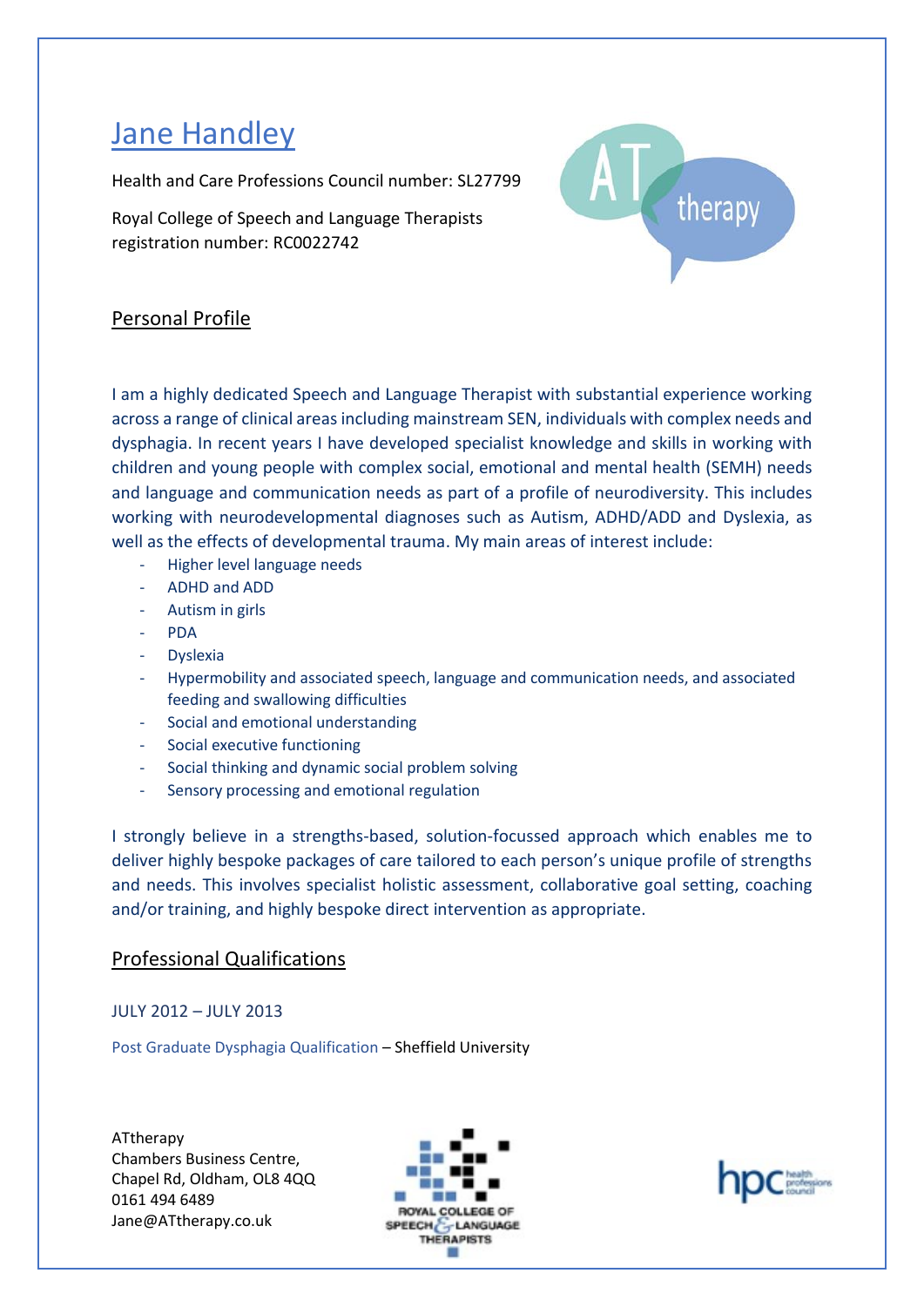#### SEPT 2005 - JAN 2009

BSc Hons Speech and Language Pathology and Therapy – Manchester Metropolitan University (1st class honours and prize for best overall performance)

#### SEPT 1997 - JUL 2001

BA Hons Modern Languages (French and Spanish) with IT – Salford University (2:1)

### Training Received:

- Elklan Tutor accreditation
- Zones of Regulation
- Fundamentals of working with children and young people who have Social, Emotional and Mental Health Needs (SEMH)
- Women and Girls (National Autistic Society)
- Understanding Dyslexia
- EHCPs and SEND law
- Clinical excellence report writing
- Pre-Teaching Vocabulary
- Sensory Integration and SALT
- Understanding and supporting the needs of looked after children
- Feeding problems in premature babies and high-risk neonates
- Enhancing neonatal care

### Work experience

#### ATtherapy – APRIL 2022 – PRESENT

I have been employed as a Specialist Speech and Language Therapist specialising in social, emotional and mental health needs. I also support clients with a diverse range of communication impairments and individuals with dysphagia. I support individuals in the medical legal sector and support people who have had brain injuries.



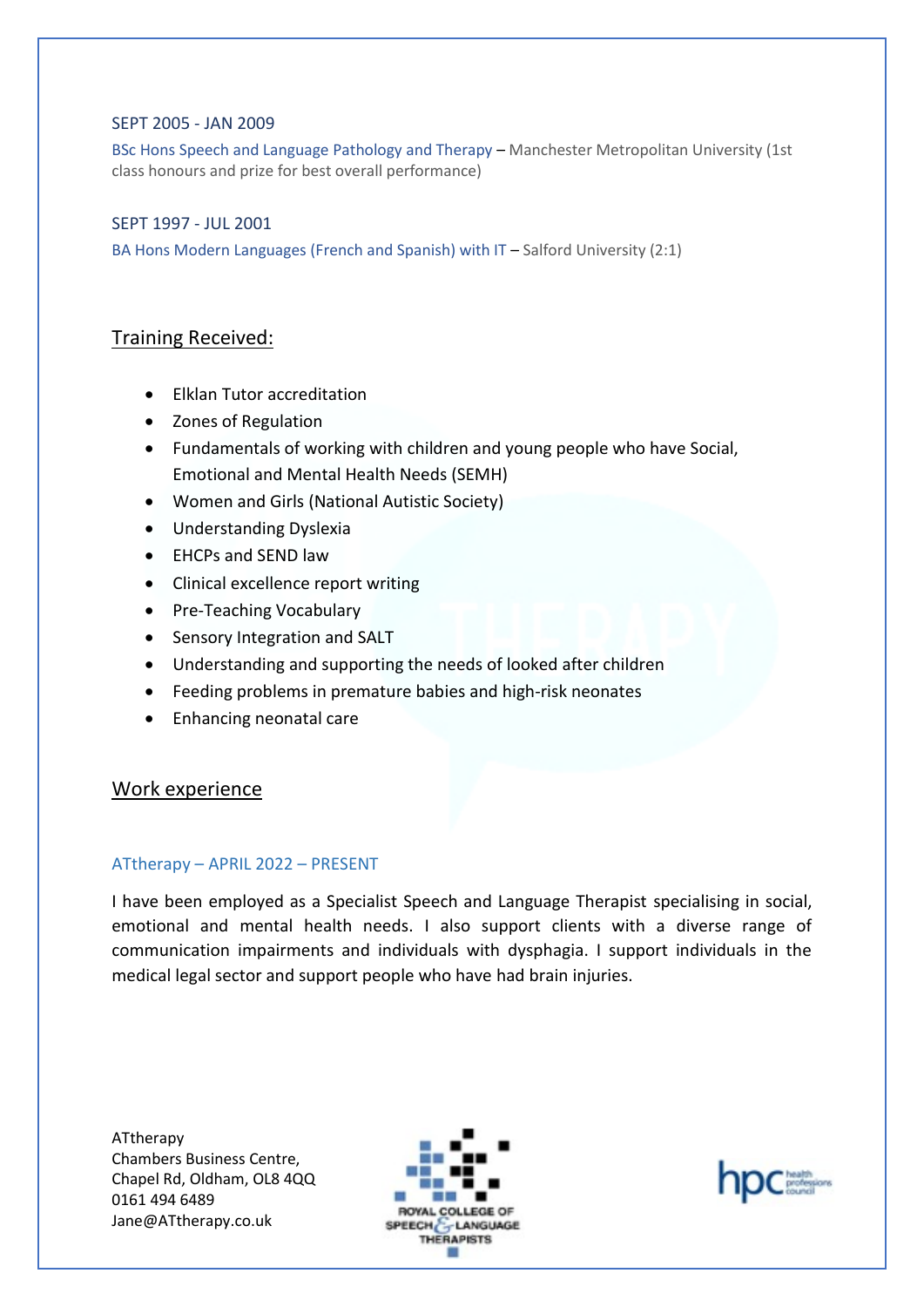Calderdale & Huddersfield NHS Foundation Trust, Huddersfield - AUG 2010 to APRIL 2022

Specialist Speech & Language Therapist

### Speech, Language and Communication:

- I provided specialist support for the Kirklees 11-16 Specialist Provision for complex communication and interaction needs. My role involved:

- Collaborating closely with education staff and other agencies including Educational Psychology and Sensory Integration Practitioners to develop a holistic understanding of each pupil's unique profile of strengths and needs.
- Developing and delivering bespoke assessment and intervention for pupils with complex SEMH needs unable to access mainstream provision.
- Supporting transition planning for older children and young people.
- Providing training and coaching to parents and education staff.

- I managed an SEN caseload across a number of mainstream and specialist educational settings, including settings catering for children with a range of complex needs including autism and profound and multiple learning needs.

- I provided highly specialist assessment and recommendations/advice as part of the EHCP process for pupils currently going through tribunal or who are being considered for out of area placement or a bespoke package of care from the local authority.

- My specialist role also involved providing supervision and second opinions within the team in the areas of SEMH, neurodevelopmental disorders (in particular ADHD, PDA, Autism in girls) and complex language and communication profiles in older children and young people.

### Dysphagia:

- I provided holistic assessment and management of a wide range of paediatric feeding and swallowing difficulties in both acute and community settings.

- I independently managed a complex community caseload of babies, children and young people up to the age of 18 in addition to providing an on-call service for the Special Care Baby Unit and Children's Wards.

- I undertook regular MDT working with a range of professionals and external agencies from healthcare, social care and education.

Betsi Cadwaladr University Health board, Holyhead - MAY 2009 – AUG 2010

Speech & Language Therapist

I worked across a range of clinical areas including:

- Mainstream SEN - Working with a Specialist Advisory Teacher to provide holistic assessment and programmes of intervention.

- Complex early years - Working in both community and clinic settings to provide assessment and intervention for babies and young children with complex needs.